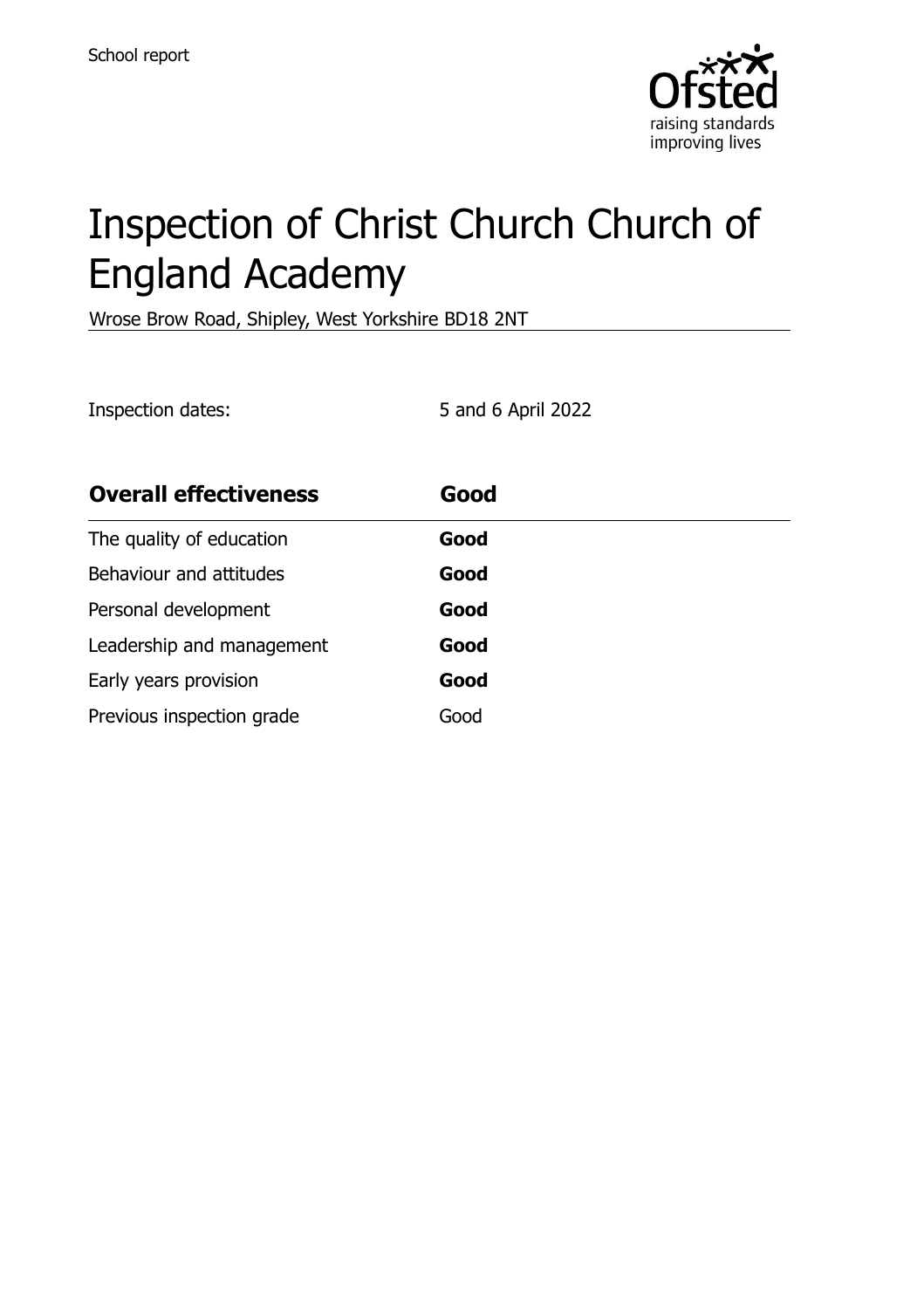

# **What is it like to attend this school?**

Leaders have developed a caring and nurturing ethos within the school. The foundations of this ethos are the core values of compassion, community and achievement. Pupils learn through a well-planned curriculum which builds, year on year.

Adults provide an extensive network of support to ensure pupils are well cared for. Pupils feel happy and safe in school. They know who to go and see if they are worried. One pupil fondly referred to these adults as the 'safe guardians'. The pastoral support pupils receive is very strong.

Pupils have a good understanding of what bullying is. Bullying does happen occasionally and adults are quick to sort out problems. Pupils told inspectors that everyone in school is treated fairly.

Pupils are well behaved and enjoy learning. A few pupils struggle to concentrate on occasion, but adults help them to refocus. Leaders monitor and work hard to support, and keep a very close eye on, those pupils who do not attend regularly. Some of these pupils are absent too often. Consequently, they miss out on valuable learning opportunities.

#### **What does the school do well and what does it need to do better?**

Leaders make a prompt start in learning to read. The teaching of phonics is effective. Reading books are accurately matched to pupils' reading ability. Pupils are given frequent opportunities to practise reading skills throughout each day. As a result, they develop as fluent and confident readers. Any pupil who needs more help is provided with extra support. Leaders have selected high-quality books for pupils to read. Pupils discussed their favourite authors which include Raymond Briggs and J. K. Rowling.

The curriculum is logically sequenced from Nursery through to Year 6. Teachers plan lessons which build on what pupils already know. In addition, pupils revisit and practise what they have been taught which helps them remember more over time. All pupils make progress across a range of subjects. Pupils in Year 6 had impressive recall when discussing aspects of history. For example, they discussed how the Roman invasion of Britain had a significant impact on the development of our country. Pupils talked about their studies of the artist Georgia O'Keeffe and how, subsequently, they applied similar techniques in their own art work. Pupils were very proud of their sketchbooks which they shared with an inspector.

The ways in which teachers check how much pupils remember in some foundation subjects are well developed. However, in other subjects, assessment needs further development to be useful in checking what pupils have learned.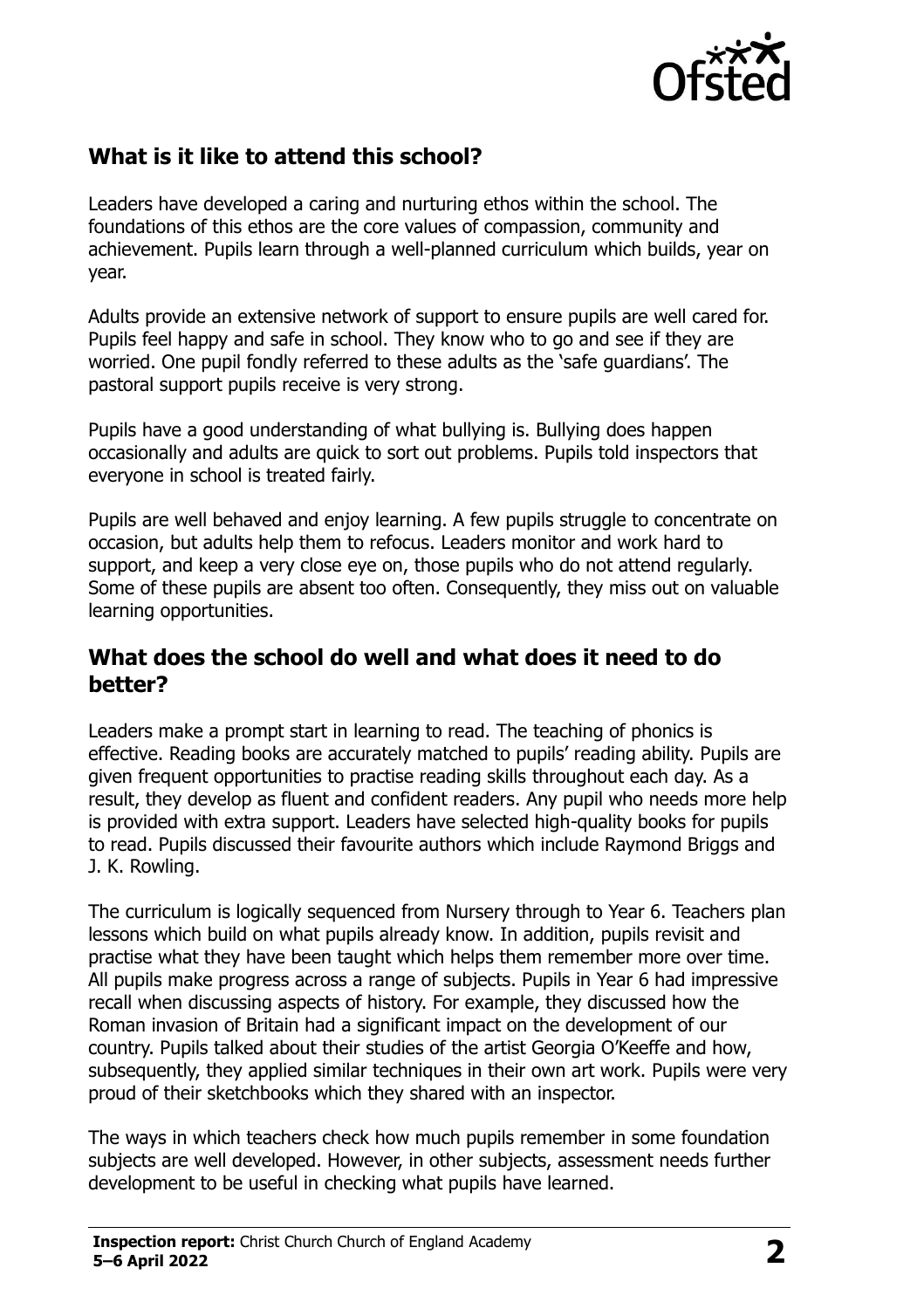

Leaders swiftly identify the needs of pupils with special educational needs and/or disabilities (SEND). Adults provide support and additional resources to remove barriers to learning. As a result, these pupils do well.

In the early years, teachers have carefully planned what children need to know. Children are provided with activities to help their development, both in and outdoors. They share equipment and learn with their friends. Children have access to high-quality reading and picture books and look forward to listening to adults reading stories aloud. Staff are calm and very friendly with the children. They question children to deepen their understanding. Staff focus on language to develop children's speaking and listening. Adults spend time with parents and carers to share resources and show them how they can help with children's learning.

Pupils are well behaved, both in lessons and at other times of the school day. The vast majority of pupils concentrate well in class. Pupils' work, particularly in upper key stage 2, showed how productive pupils are in lessons. Leaders work closely with families to support pupils who do not attend regularly. There is, however, a number of pupils who have consistently poor attendance. These pupils miss out on valuable learning experiences and some fall behind their peers.

The school offers pupils a range of after-school activities, including a choir, 'cook and eat' and a film club. Pupils are very respectful and tolerant of others. They value and understand everyone's differences. The school council is very active and helps staff to improve the school. Pupils support a range of charities and local community events. These enable pupils to experience the positive impact they can have on others.

Leaders manage the school well. They know what to focus on to make it even better. Staff are enthusiastic, motivated, and appreciate how leaders are both approachable and genuinely supportive of the whole team's well-being. Staff feel valued. Teachers at the beginning of their careers are very well supported by leaders.

# **Safeguarding**

The arrangements for safeguarding are effective.

Leaders have developed a culture where pupils' safety is the utmost priority. 'It could happen here' is the mantra quoted by staff. Leaders have developed efficient and effective systems to make sure pupils and their families get support quickly. Leaders are tenacious in their actions to make this happen.

Pupils learn how to keep themselves safe. The curriculum has been developed to reflect pupils' needs. For example, there is an emphasis on the importance of dental hygiene.

Leaders carry out the required checks before staff start working at the school. The school has detailed records which are regularly checked by members of the trust.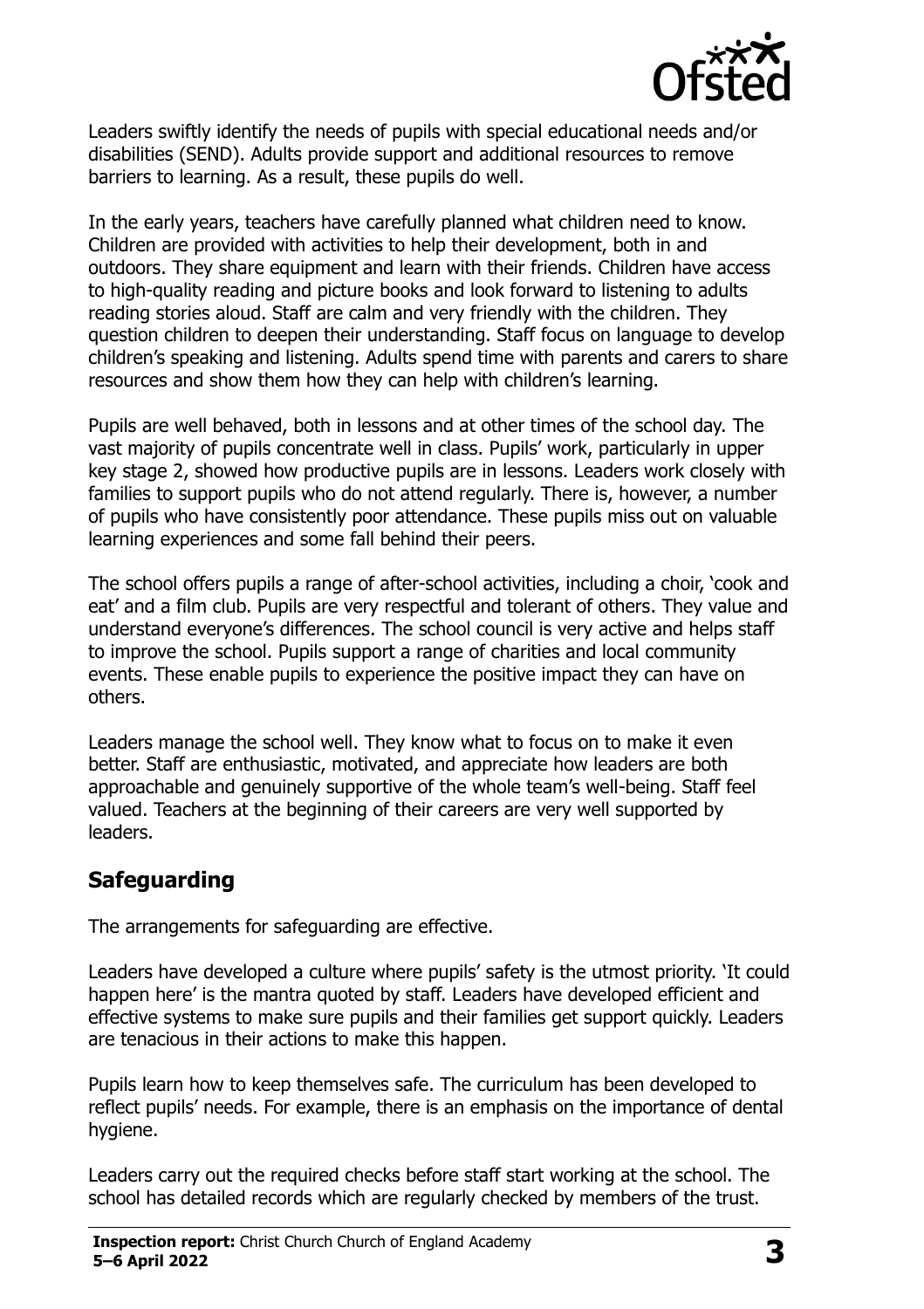

# **What does the school need to do to improve?**

#### **(Information for the school and appropriate authority)**

- In some foundation subjects, assessment processes are still in development. Because of this, some subject leaders do not have a clear picture of what pupils do well and what they need to improve. Leaders need to make sure teachers check what pupils have remembered in order to identify gaps in learning and address these in subsequent teaching.
- A number of pupils are frequently absent. As a result, some do not achieve as well as they should. Leaders should maintain their drive to improve attendance so that these pupils experience more of, and benefit from, the curriculum in order to achieve their potential.

### **How can I feed back my views?**

You can use [Ofsted Parent View](http://parentview.ofsted.gov.uk/) to give Ofsted your opinion on your child's school, or to find out what other parents and carers think. We use information from Ofsted Parent View when deciding which schools to inspect, when to inspect them and as part of their inspection.

The Department for Education has further quidance on how to complain about a school.

If you are the school and you are not happy with the inspection or the report, you can [complain to Ofsted.](http://www.gov.uk/complain-ofsted-report)

### **Further information**

You can search for [published performance information](http://www.compare-school-performance.service.gov.uk/) about the school.

In the report, '[disadvantaged pupils](http://www.gov.uk/guidance/pupil-premium-information-for-schools-and-alternative-provision-settings)' refers to those pupils who attract government pupil premium funding: pupils claiming free school meals at any point in the last six years and pupils in care or who left care through adoption or another formal route.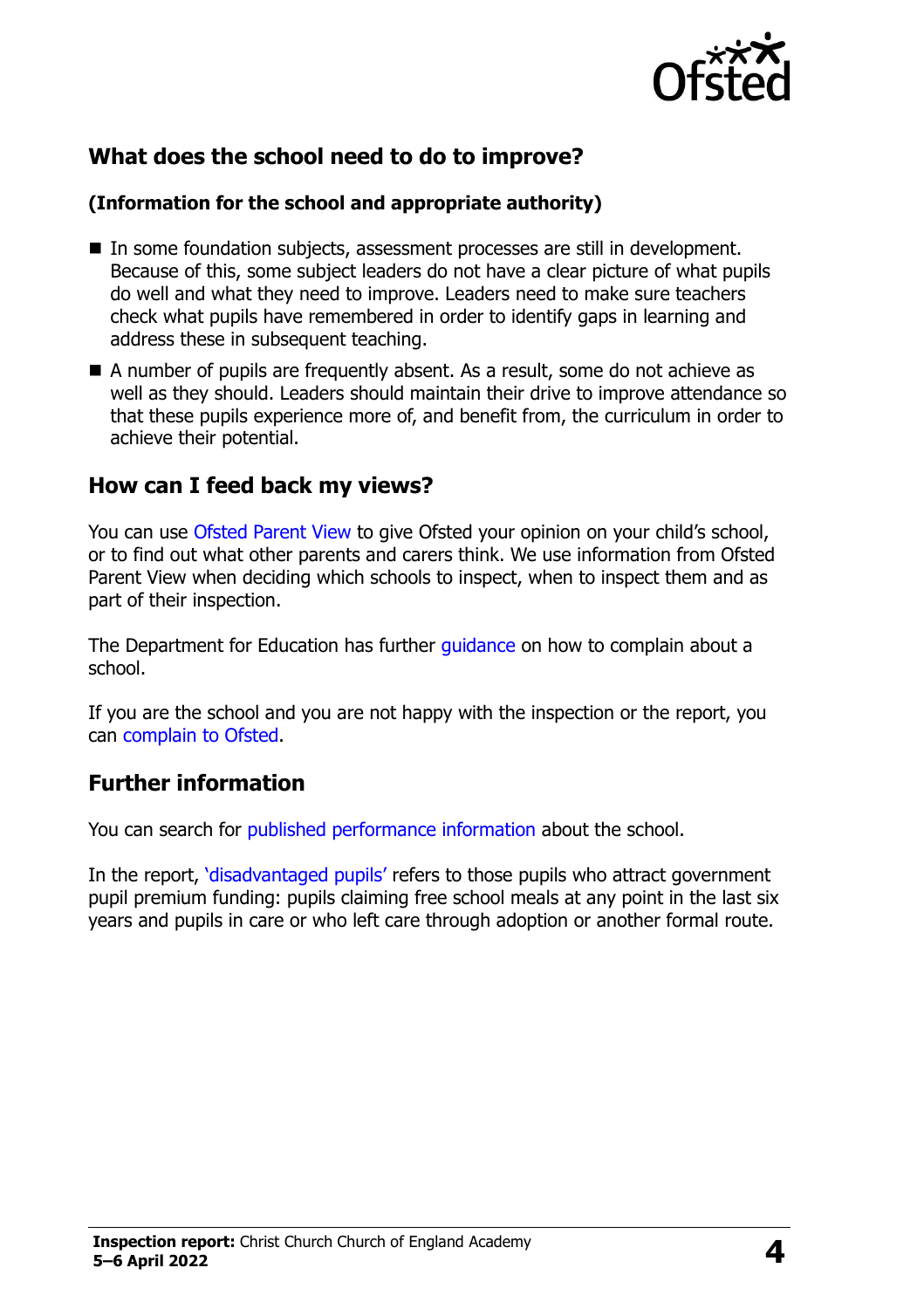

## **School details**

| Unique reference number             | 139201                         |
|-------------------------------------|--------------------------------|
| <b>Local authority</b>              | <b>Bradford</b>                |
| <b>Inspection number</b>            | 10210974                       |
| <b>Type of school</b>               | Primary                        |
| <b>School category</b>              | Academy sponsor-led            |
| Age range of pupils                 | 3 to 11                        |
| <b>Gender of pupils</b>             | Mixed                          |
| Number of pupils on the school roll | 200                            |
| <b>Appropriate authority</b>        | Board of trustees              |
| <b>Chair of trustees</b>            | <b>Tessa Mason</b>             |
| <b>Headteacher</b>                  | Philippa Foster                |
| Website                             | www.christchurchacademy.org.uk |
| Date of previous inspection         | 12 and 13 October 2016         |

# **Information about this school**

- The school does not use any alternative provision.
- The school has been part of the Bradford Diocesan Academies Trust (BDAT) since August 2013.

# **Information about this inspection**

The inspectors carried out this inspection under section 5 of the Education Act 2005.

- This was the first routine inspection the school received since the COVID-19 (coronavirus) pandemic began. Inspectors discussed the impact of the pandemic with school leaders and have taken that into account in their evaluation.
- Inspectors met with the headteacher and the assistant headteachers. The lead inspector met with members of the local governing body, trustees, the chief executive officer and the primary director of the trust.
- Inspectors carried out deep dives in these subjects: reading, mathematics, art and design, and history. For each deep dive, inspectors met with subject leaders, looked at curriculum plans, spoke to teachers, spoke to some pupils about their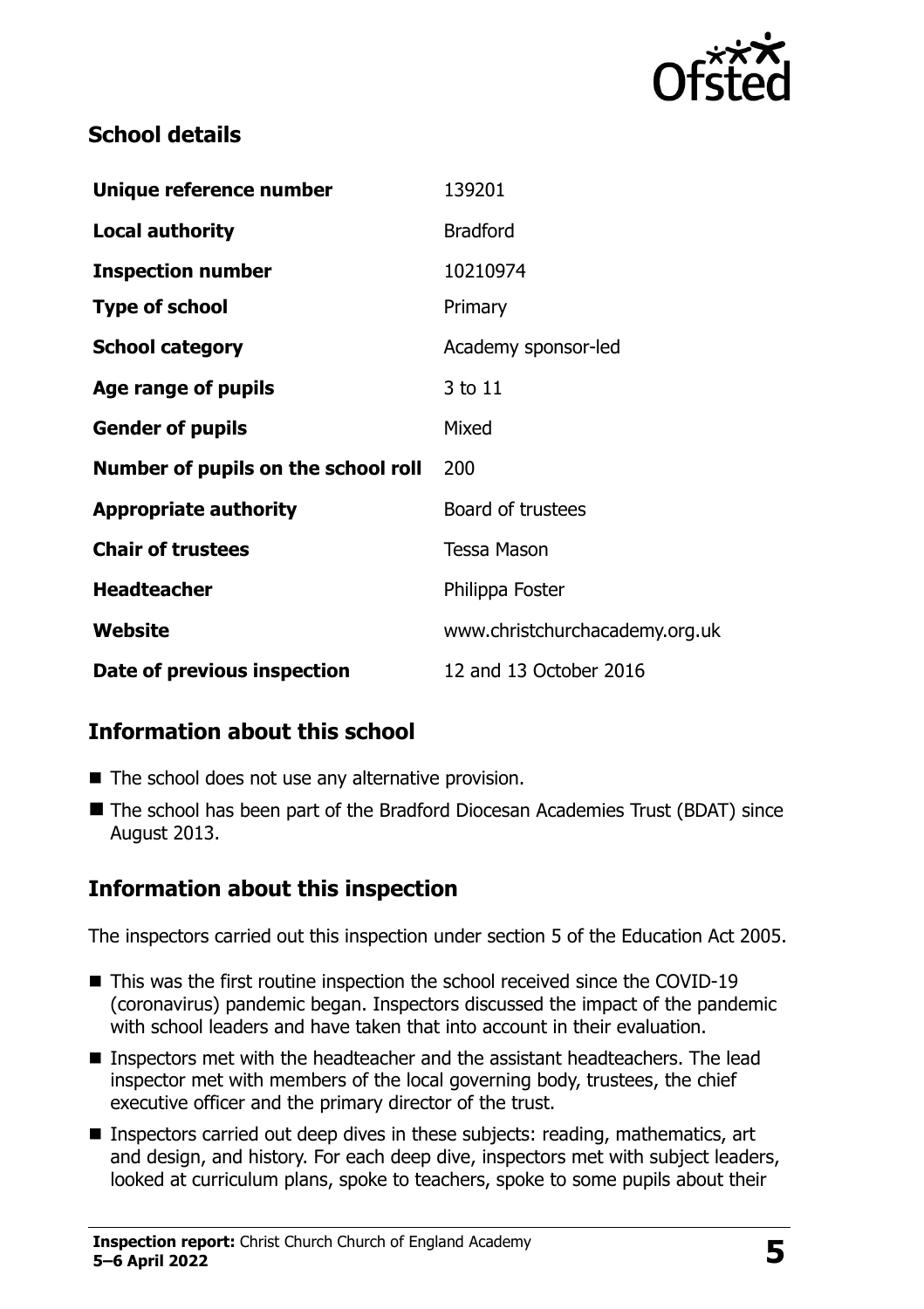

learning and looked at samples of pupils' work. Inspectors visited a sample of lessons with the exception of art and design.

- An inspector met with the designated safeguarding lead to discuss the school's safeguarding policies and procedures. Documentation was scrutinised and evidenced as to how the school identifies and supports pupils at risk of harm. Inspectors spoke with a range of pupils and staff to evaluate the school's safeguarding culture.
- An inspector checked the school's single central record to make sure all staff had the appropriate checks to work with children.
- The views of staff and pupils were considered from conversations and through responses to Ofsted's online surveys.
- An inspector spoke to parents during the inspection. In addition, a number of written responses were taken into account.

#### **Inspection team**

Andy Taylor, lead inspector **Conservation Conservation** Ofsted Inspector

Jo Robinson Ofsted Inspector